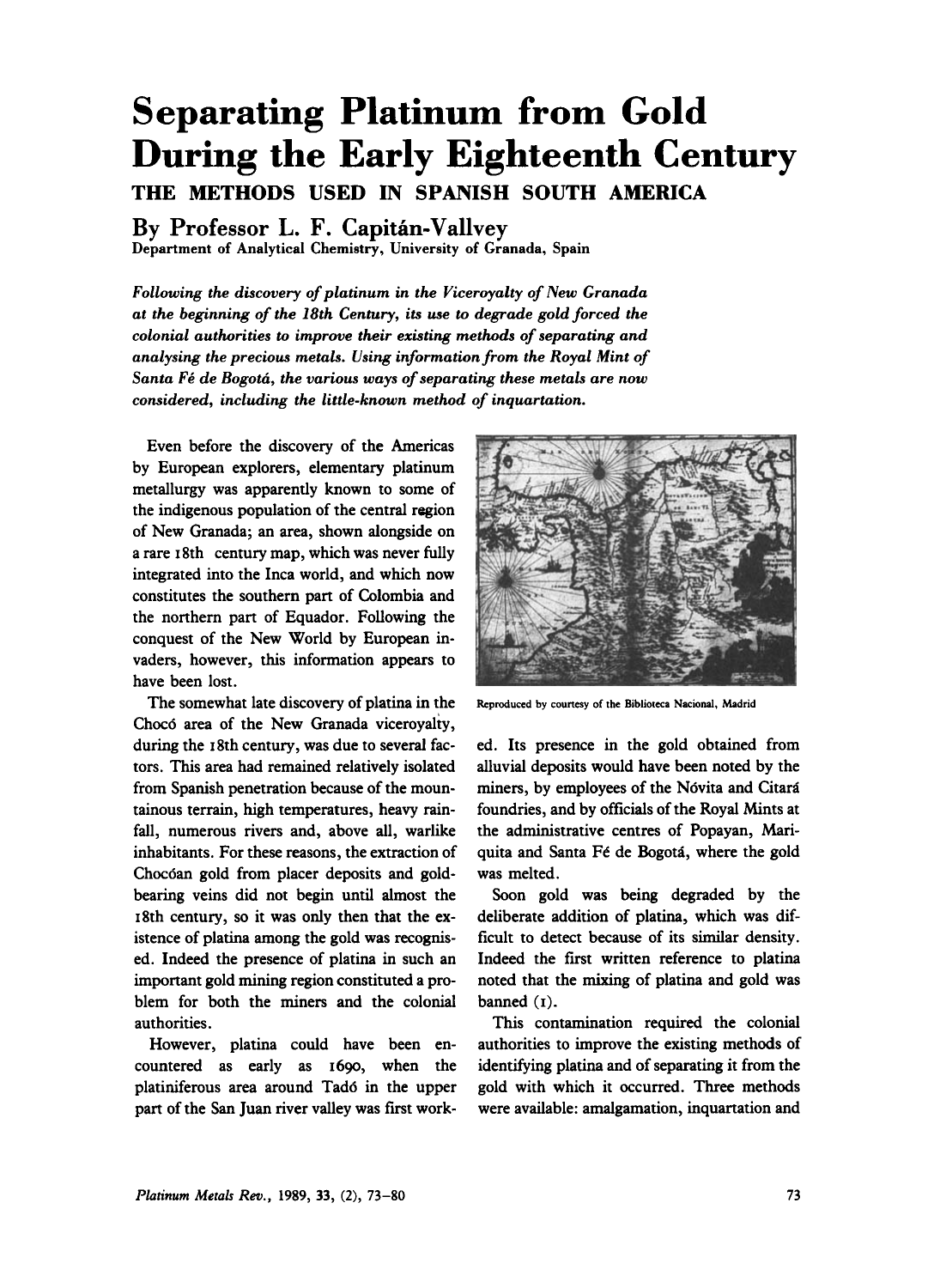2 hausen dos elanado en Tripulanado y limpiados de os con aroque abecondo 2 de los terajos que agua fumangu Seazao fo al Notre San Juan

**This is the first known account of the separation of gold from platina by the amalgamation process,**  and it forms part of a Tado judge's inquiry, dated 1721

melting. The inquartation method which was used at the beginning of the 18th century is not generally known today, although people are more aware of the other two processes.

The first information about platina to reach Europe was communicated by Antonio de Ulloa  $(1716-1795)$ , in the famous "Relación Histórica" (2). This was written as a result of the French- Spanish geodesic expedition, whose objective was to determine the shape of the earth. Following **this** event, scientific investigation of platinum started in Europe in 1748, at least half a century after some technical knowledge of it had existed in New Granada.

The occurrence of platina in the Viceroyalty of New Granada at the beginning of the 18th century, the legal and technical problems that it caused and the solutions provided at that time are not well known today. Therefore in this article we will examine the methods used at that time for the separation of platina from gold in Spanish America.

#### **Separation by Amalgamation**

The amalgamation method of separation is based upon the fact that the solubility of the platinum group metals in mercury is low, while the solubility of gold is high. Platinum and palladium, the lower melting points metals in the platinum group, form intermetallic compounds with mercury. Both show slight solubility in mercury: 0.0008 and **0.2** weight per cent for platinum and palladium, respectively, at a temperature of  $300^{\circ}C(3)$ ; although higher figures have **been** suggested for platinum: *0.* I and **0.2** weight per cent at **24** and 54°C, respectively (4). The platinum group metals with the higher melting points, namely osmium, iridium and ruthenium, do not form intermetallic compounds with mercury as their solubility is very small  $(*i*o<sup>-5</sup>$  weight per cent at  $500^{\circ}$ C). Finally, rhodium shows a slightly higher solubility than these  $(6 \times 10^{-5}$  weight per cent at 500°C), but it does not form compounds with mercury (3).

At the end of the amalgamation process, the amalgams and any remaining mercury are separated from the insoluble waste by filtration through leather or various types of cloth, the degree of separation being determined by the pore size of the fitering medium *(5).* Thus, the amalgamation process would be better for separating osmium, iridium, ruthenium and rhodium than for platinum and palladium. However, all of them would, to some slight extent, form an amalgam with mercury and would therefore be recovered with the gold.

**In** Spanish America treatment with mercury was the usual means of isolating gold mined from mineral veins. The process was not necessary for gold recovered from placer deposits, as Bernabe Cobo (1582-1657) noted in his "Historia del Nuevo Mundo" (6):

"Gold is present in two **forms:** the first, pure and **perfect, does** not need to be melted nor treated by heat or mercury, and the second, in **veins,** like silver, is firmly embedded in the **rock."** 

It was, however, necessary to demonstrate that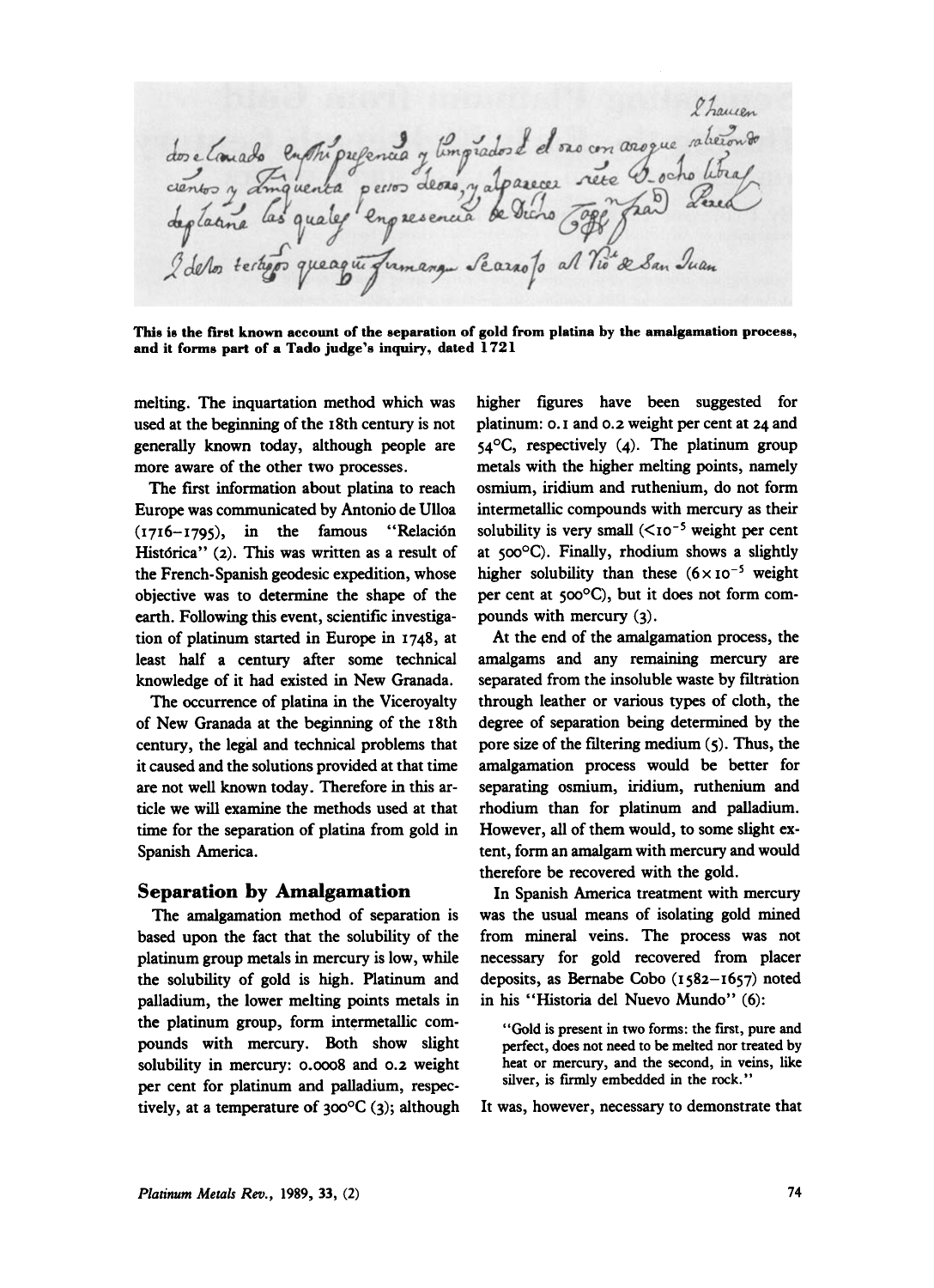alluvial gold which contained platina, could be purified by amalgamation.

In the Choc6 area the amalgamation process was carried out in shallow wooden or clay washing pans or trays (bateas), where the finely divided alloy was treated with mercury. After that, it was separated by passing the amalgam through filter cloths.

The recovery of gold from the **amalgam** was carried out by distillation in **an** improvised furnace containing **two** different sized bateas, arranged one above the other. **A** very hot flagstone with the amalgam upon it, was placed inside the furnace and then the volatilised mercury condensed on the upper batea and collected in the lower one, while the **resulting** gold remained on the stone **(7).** 

The first known reference to the **use** of the amalgamation process to separate gold from platina appears in a report dated **1721 (8).** It **oc**curs in an account of a Tad6 judge's inquiry, in which he points out that he had been present during a separation operation:

**"The gold was washed and cleaned in my pence with mercury and gave two hundred and**  fifty **pounds and what appeared to be seven or eight pounds of platina. The latter took place in the presence of Captain Francisco Perea and witnesses who hereby confirm that it came from the** *San* **Juan river".** 

On many occasions this amalgamation process has been quoted as being the only method **used** for the separation of platina before a scientific interest in the platinum metals developed in Europe during the second half of the **18th**  century **(9).** However, **this** was erroneous.

### **A Separation Method Based on Alloying**

In the same way as gold, the platinum group metals are very resistant to chemical reagents, including acids, bases and halogens. **This** is due to the thermodynamic stability of their crystalline structures and also to the formation of monoatomic layers of some oxides on the surface of the metals during the dissolution process, which renders them passive **(10).** 

Nevertheless, the reactivity of the platinum group metals is largely determined by their degree of dispersion in other metals, as well as by the formation of intermetallic compounds. It also depends on the presence and **type** of impurities, particle size, metallurgical history and dissolution technique employed.

Therefore, one way of breaking up compact metals before dissolution is to alloy them with a more active metal. In **this** way the dispersion of the platinum group metals throughout the metal, or the formation of intermetallic compounds which are soluble in mineral acids, helps the dissolution process (11, 12). To assist in the dissolution of the platinum group metals, zinc **(13-16),** tin **(12, 17),** bismuth **(12)** and silver **(18-26)** have been **used.** 

In the case being considered here, the separation is based on a ternary silver-gold-platinum alloy. In suitable proportions, this alloy is partially soluble in nitric acid which, of course, leaves gold undissolved. In consequence, the addition of the correct quantity of silver followed by treatment with nitric acid, will permit the separation of the gold-platinum alloy.

*This* method of separation, from now on referred to as the inquartation process, is very **similar** to the apartado method, which, during the time we **are** referring to, was used to separate gold and silver, and was based upon the selective dissolution of silver in nitric acid.

### **The Inquartation Method in Europe**

The inquartation method of separating gold and platinum was investigated in Europe by several scientists. The first of these was the Frenchman Mathieu Tillet, **(1714-1791),** the Royal Commissioner for Assays and Refining at the **Paris** Mint, who in **1779** published three **ar**ticles about this method **(23, 24, 25).** In these he said that a good separation will always be achieved if **the** metals **are** properly alloyed (which can be obtained by cupellation), if the proportion of platinum is low *(0.* **I** to **0.05 of** the gold), if the proportion of silver is high **(two** or three times the amount of the remainder), and if the nitric acid used is not concentrated.

*Other* authors including Vauquelin **(26),**  Debray (27), von der Ropp (22) and Vèzes (28)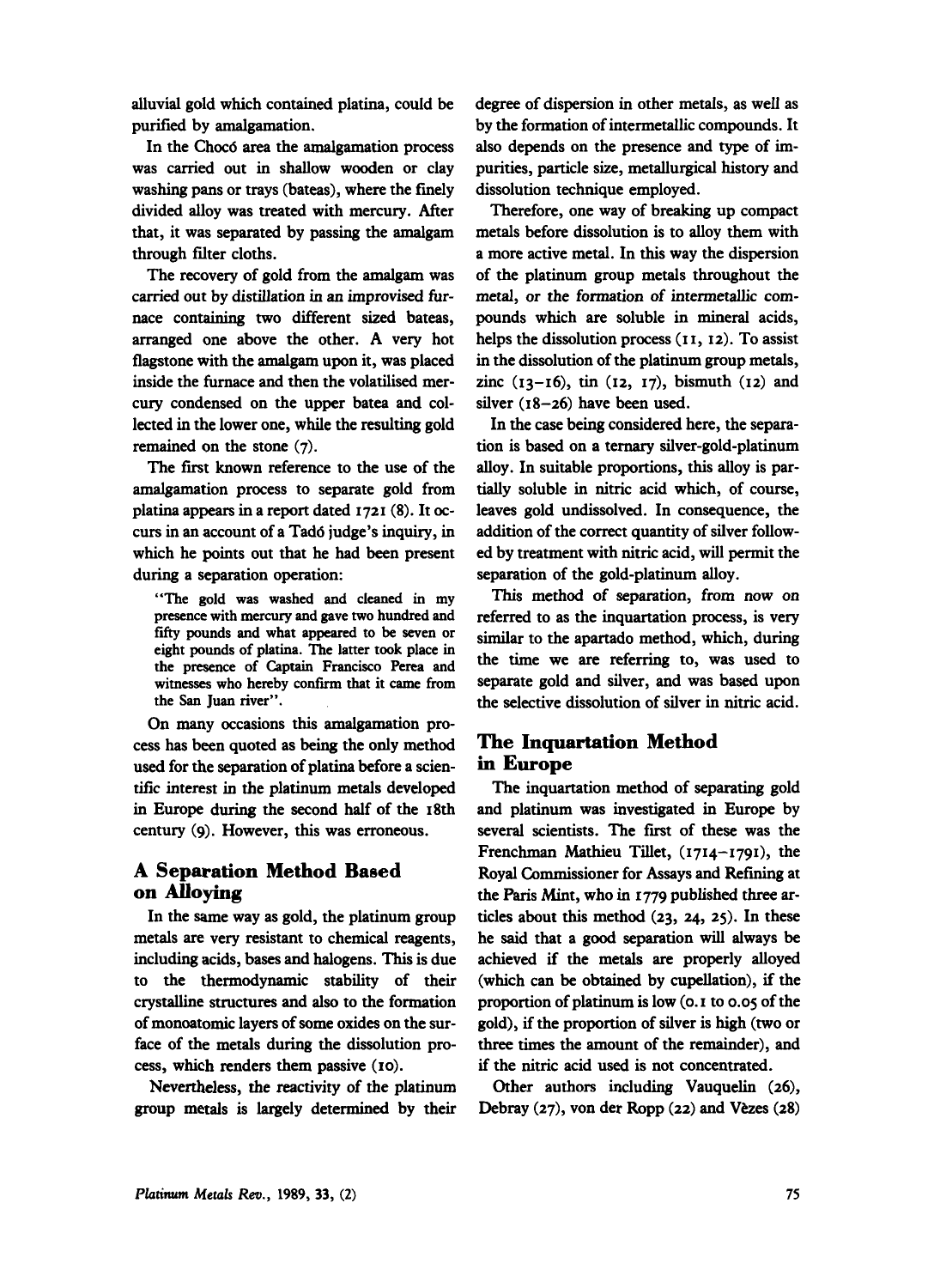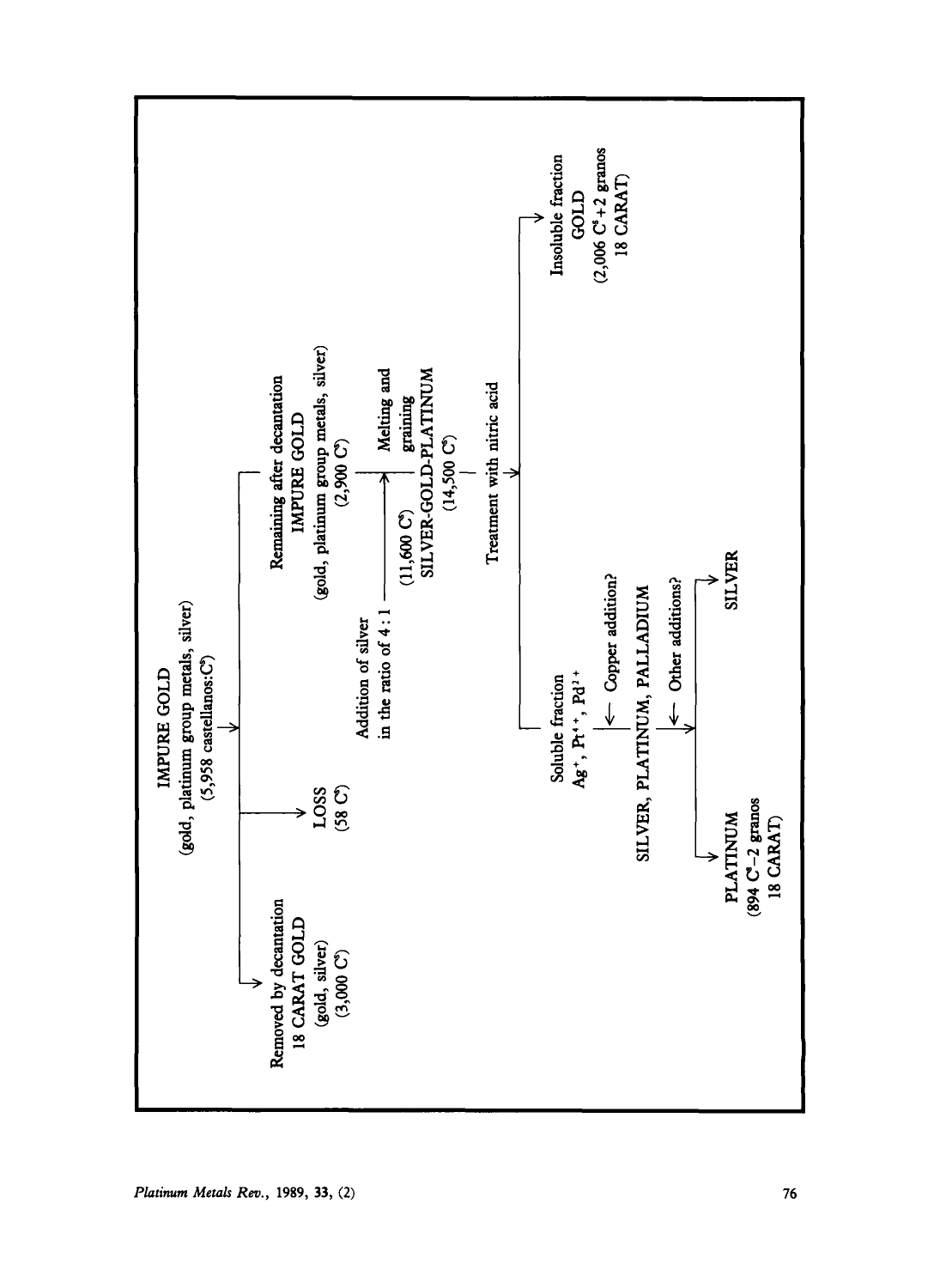also knew and studied **this** method, which is given in various **books** as the customary method of separation **(18, 29, 30).** 

## **An Earlier Record by Sanchez de la Torre**

Although usually attributed to Tillet, **this**  method of separation was certainly used in Spanish America at least fifty-six years earlier. It was described in a short report dated 15th June, **1726** and signed by José Sanchez de la Royal Mint in Santa Fé de Bogotá, now known as Bogotá (31). *basis* **of a method of separation which according in the set of a method of separation which according** Torre y Armas, who was the assayer

translation the text reads: The note begins by stating its objective; in

"I, Don Joseph Sanchez de la Torre y **Armas,**  Assayer at the **Real** *Casa* de Monda give notice of the gold which was handed over **to** me on behalf of His **Majesty** by the Royal officers of this Kingdom in *six* **bars** mixed with platina, which weighed five thousand nine hundred and fiftyeight castellanos for the purpose of separation, which **was** *carried* **out** using the following method".

He then goes on to describe briefly how the separation was performed. The method employed was based upon the fact that in practice gold is not alloyed with the naturally occurring platinum complex, which remains dispersed throughout the gold *(5).* The method consisted of **two** basic stages, the progress of which is shown in the Scheme.

#### **Separation by the Melting Method**

Initial heating melted only the gold, because its melting point is substantially lower than that of platina. The platina-containing **grains** remained unaltered and, because their density is higher than that of gold, they *sank* to the bottom of the melting pot. Then decantation was used to separate the first portion of "clean" gold from the remainder. In **this** way the purified gold, amounting to about half the sample, was separated from the impure remainder **(2900** castellanos), while **58** castellanos were lost during the process. The separation was not complete, however, because very **small** platinacontaining particles would have remained in

Que por medio dela<br>tendicion en las casas<br>œ Moneda, se logra Separar la Platina especie de Croain

The lower melting point and lower density of gold, compared with those of platina, formed the **to this report dated 1766 was a usual method of separating these two materials** 

suspension in the gold, while others, containing a high proportion of ruthenium, may also have been present in the molten material due to their low density *(5).* 

Consideration of the analysis shows that the composition of the "clean" gold separated *out*  by this method was **18** carat. In the first place, **this** means that the **original** sample of impure gold containing platina was **18** carat, because **only** platina had been separated out during the fusion process due to its density. Secondly, it indicates that the 3000 catellanos were made up of **2250** castellanos of pure gold **(24** carat) and **750** castellanos of perhaps silver or copper. We believe that **this** was most probably silver, because the next part of the procedure was generally used to separate gold from silver. *So,*  melting could be considered **as** the third procedure for separating gold from platina. A report from the Viceroyalty of New Granada dated **1766** says:

**"by** means of melting in the **Mints,** separate platina is **got from** gold **as** a kind of *slag"* **(32).** 

#### **The Original Inquartation Method**

**The** second stage of the separation concerned the **2900** castellanos of impure gold remaining behind after decantation, and which contained the platinum group metals. The **original** composition of **this** material would have been approximately **52** gold, **23** platinum and **25** per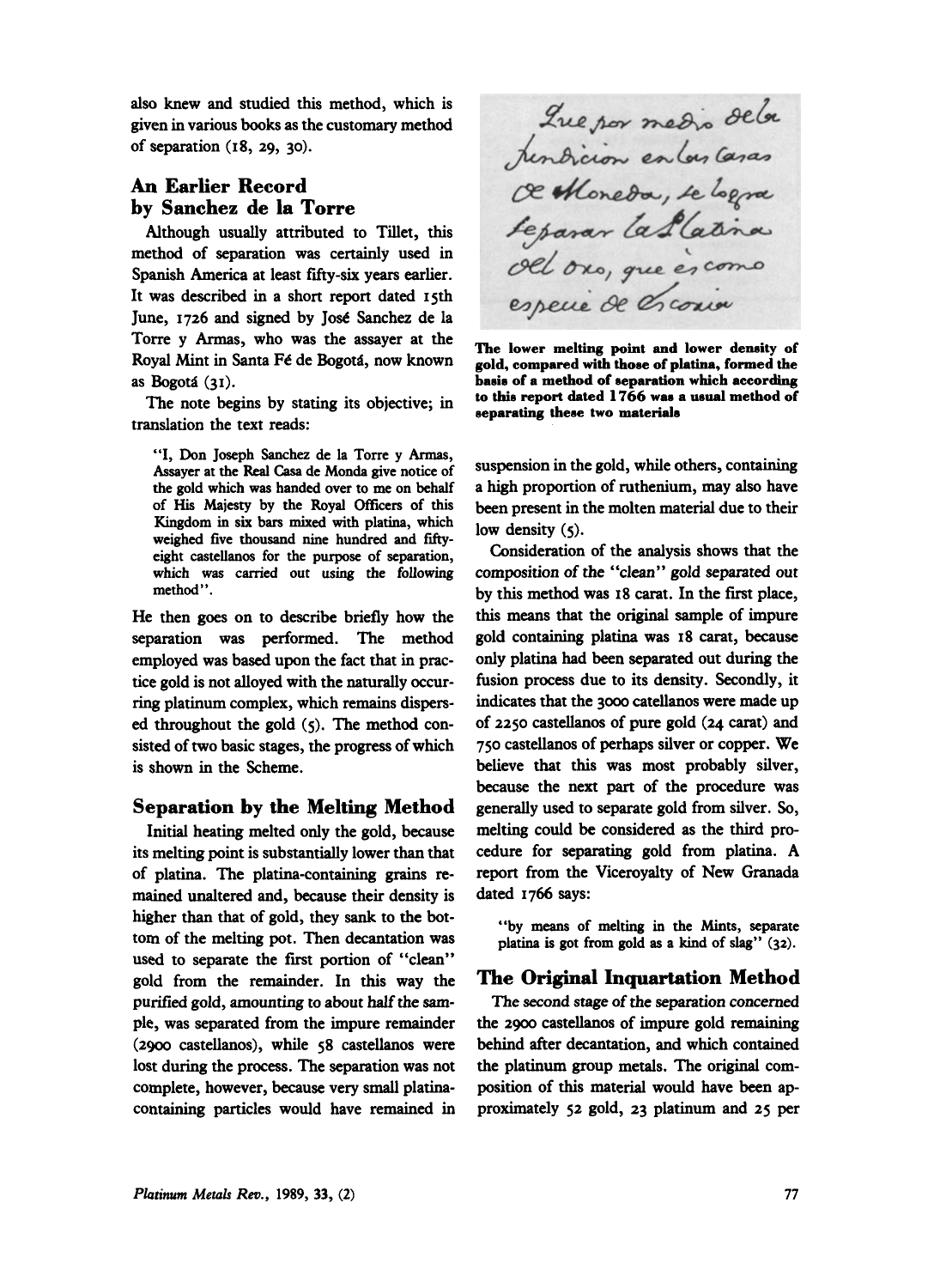| <b>Typical Range of Composition</b><br>of Platinum Ore from<br>the Chocó Area, (38)<br>per cent |               |
|-------------------------------------------------------------------------------------------------|---------------|
| Platinum                                                                                        | 76.82-86.20   |
| Palladium                                                                                       | $0.50 - 1.66$ |
| Rhodium                                                                                         | $1.22 - 3.46$ |
| <b>Iridium</b>                                                                                  | $0.85 - 2.52$ |
| Osmiridium                                                                                      | $0.95 - 7.98$ |

cent silver. Then the inquartation operation took place, involving the addition of silver in the ratio of **4: I.** After melting and homogenisation the molten silver-rich alloy was poured into water, causing it to **solidify** as fine granules with a composition of **10** gold, *5* platina and **85**  per cent silver.

These granules were then reacted with nitric acid which dissolved the silver and the platina, leaving the gold unaltered. The platinum group metals are not equally soluble, however, and probably only platinum and palladium would have dissolved in the acid, leaving ruthenium, rhodium, iridium and **osmium** undissolved; a more energetic action *being* required for their dissolution. However, when the composition of the ore from the Choc6 region is considered, **see**  the Table, this degree of separation is quite acceptable.

As noted above, a sufficient addition of silver, proper homogenisation and a suitable

#### Ouartacion.

662 Por los diversos medios de que he hablado al tratar del aleage de estos metáles, se reconoce quales pueden ser sus proporciones en la pasta ó masa de que se quiere hacer el apartado. Si la prueba indica que en la masa no hay, con poca diferencia, tres tantos mas de plata que de oro, entonces no está la pasta aproposito para la operacion del apartado por el agua-fuerte; pero es facil añadirla la cantidad de plata que la falta, para que quede en la proporcion conveniente, y así se hace. Esta maniobra se llama Quartacion, por quanto reduce la proporcion del oro á la quarta parte de la masa total.

concentration of nitric acid were required for **this** stage in the process to be camed out satisfactorily. Sanchez de la Torre noted:

"Four and a half pounds of aqua fortis are needed to separate five **marks as** the process required repeated washing on account of resistance towards separation or towards absorbing other platina, causing a new **alloy** to form in some **grains** when the platina has amalgamated and does not contain sufficient silver for the aqua fortis to have effect."

**As** a result of these operations the insoluble fraction consisted of **2,006** castellanos of pure gold and two granos considered to be **18** carat.

### **The Isolation of the Platina**

tually yielded **894** castellanos of platina: The soluble fraction of the separation even-

"Such that the other five thousand nine hundred and fifty-eight castellanos of gold were reduced to fifty-eight castellanos of wastage and eight hundred and ninety-four castellanos of platina".

Referring to another separation, Sanchez de la Torre wrote:

"It *also* produced three hundred and twenty-five castellanos of calcinated platina in *grain,* waste **from** that which was consumed **by** the aqua fortis during the separation process",

which suggests the possibility of a process to separate platina from silver in solution. However, nothing is recorded in the note about the technique.

One method could have been to precipitate silver and the platinum group metals together

> from solution using metallic copper. **This** was the system used to collect silver after it had been separated from gold in the "beneficio de apartado" (33). The mixture of silver and

> **This inquartation operation used to eeparate gold and silver (35)**  formed the basis of the method **developed to separate platina**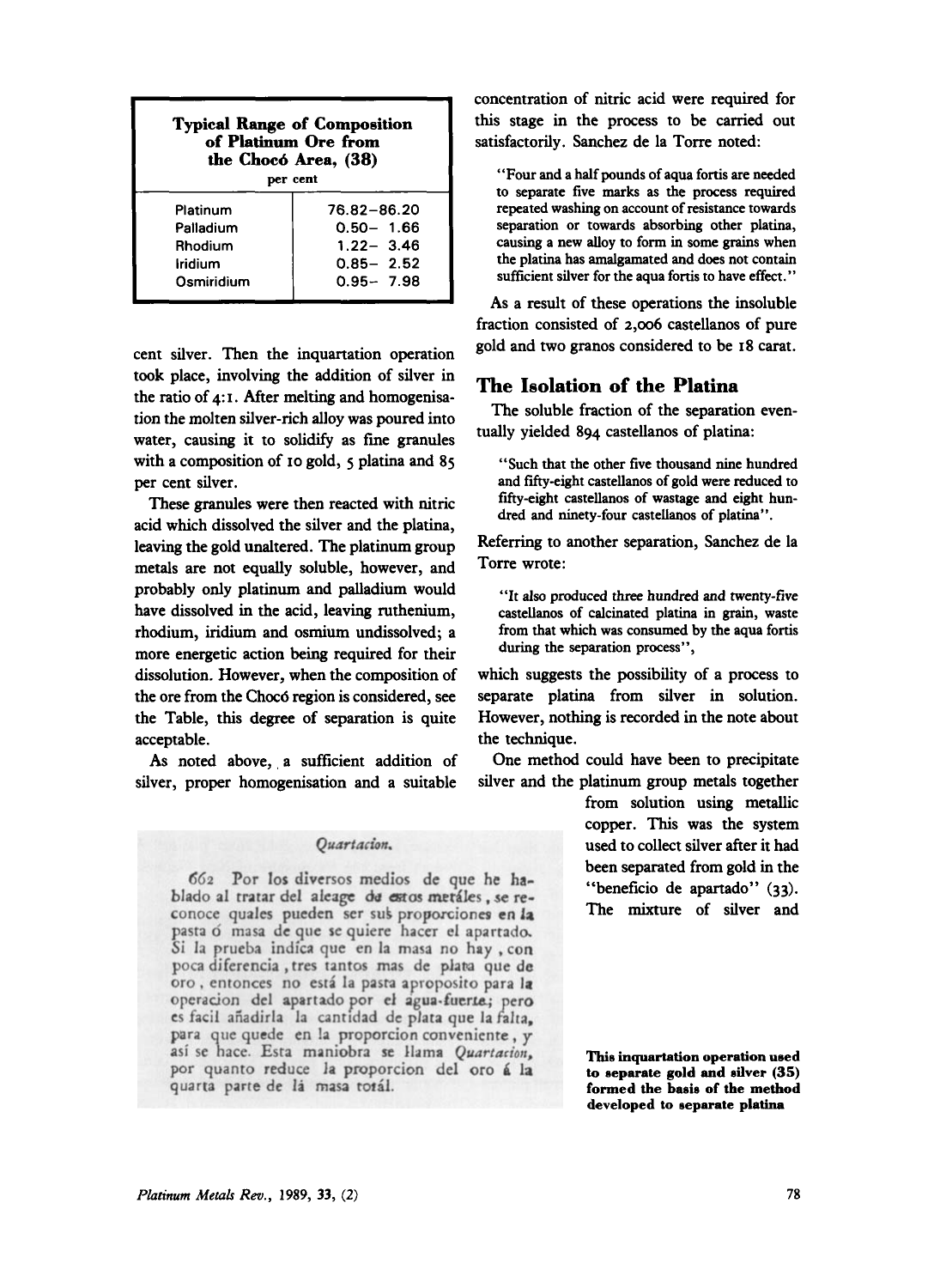platinum group metals precipitated in this way could then be individually separated by treatment with nitric acid, after being melted and grained. **This** separation would be adequate, but not complete as some platinum and other elements would be dissolved in the nitric acid **(34).** 

Another possibility could have been to separate the silver as silver chloride, and then to precipitate the platinum group metals with copper or another metal. **This** was the method used by Tillet many years later **(24).** 

## **The Origin of Inquartation for Platina Separation**

It is possible that the discovery of this inquartation method of platina separation could have been made by workers at the Royal Mint in Santa F€. In any case the method was not well known; however, its origin can be found in the inquartation operation carried out to separate gold and silver by the "apartado" method. Ribaucourt said of inquartation:

"The **various** methods I have mentioned for treating the alloy of these metals determine its proportions **in** the paste **or** mass which **is to be**  separated. If the test shows that there is more or less than three times as much silver as gold in the mass, it is not suitable for the aqua fortis separais called inquartation since it reduces the ratio of tion process; but it is easy to add the necessary amount of silver to make it up to the appropriate

In the separation we are considering here, a little more silver is added-four marks of silver to one mark of impure gold.

## **Errors in the Melting and Inquartation Methods**

Several mistakes could possibly occur in the melting and inquartation methods of separation. If platina was alloyed with gold then it would not separate in the first "beneficio" by melting. Nevertheless only a very small amount would be involved, as there is little tendency for these elements to alloy. The same could happen with very fine grains of platina, which, **as** noted above, would not separate out by gravity but would be decanted in the "clean" gold.

We must also consider the fact that the dissolution of silver and platina by nitric acid is never complete. **As** has been said already, not all of the platinum group metals are soluble in nitric acid, indeed platina is not completely dissolved by this method either.

Tillet gave positive errors in the range of **0.3**  to **I** per cent in the separation of platinum from the silver-gold-platinum alloy in which the platinum varied from **2.2** to **2.9** per cent **(24).**  However, Vauquelin did not report errors if the platinum content was less than *5* per cent **(30);**  interestingly, the proportion of platina in the inquartation alloy which was reported on by Sanchez de la **Torre,** was *5* per cent.

#### **An Economic Comment**

Using the costs given by Sanchez de la Torre it is calculated that the additional separation and purification processes required to remove the platina would increase the cost of gold by approximately **20** per cent **(3** reales **12**  maravedies is the cost of purification per castellano and 17 reales **4** maravedies the value legal use to degrade gold, explains why platina amount of silver to make it up to the appropriate authorities made substantial amounts of metal<br>proportions and this is how it is done. This stage freely available to European scientific institufreely available to European scientific institugold in the total mass to a quarter.''(35) the investigation and application of the properof the gold purified). **This,** together with its ilwas then regarded by the colonial authorities as course the Spanish ties of platinum and its allied metals. **encouraging a continuing** 

#### **Acknowledgements**

The report by Sanchez de la Torre which has been examined here **was** also considered **as** part of the subject matter of an interesting earlier paper (36), **the**  author of which drew somewhat different conclusions about the part that aqua fortis would have played in the separation process.

Thanks are due to the Instituto de Historia v Cultura Naval de España for their support during part of this investigation.

#### **Footnote**

The following units of **mass** were used in the **original** 18th century Spanish colonial documents. Conversion **figures** where known, **are** given (37). Pound = Peso = **46og,** Mark = 2309, Castellano = 4.6g, **Grano** = 0.0648g.